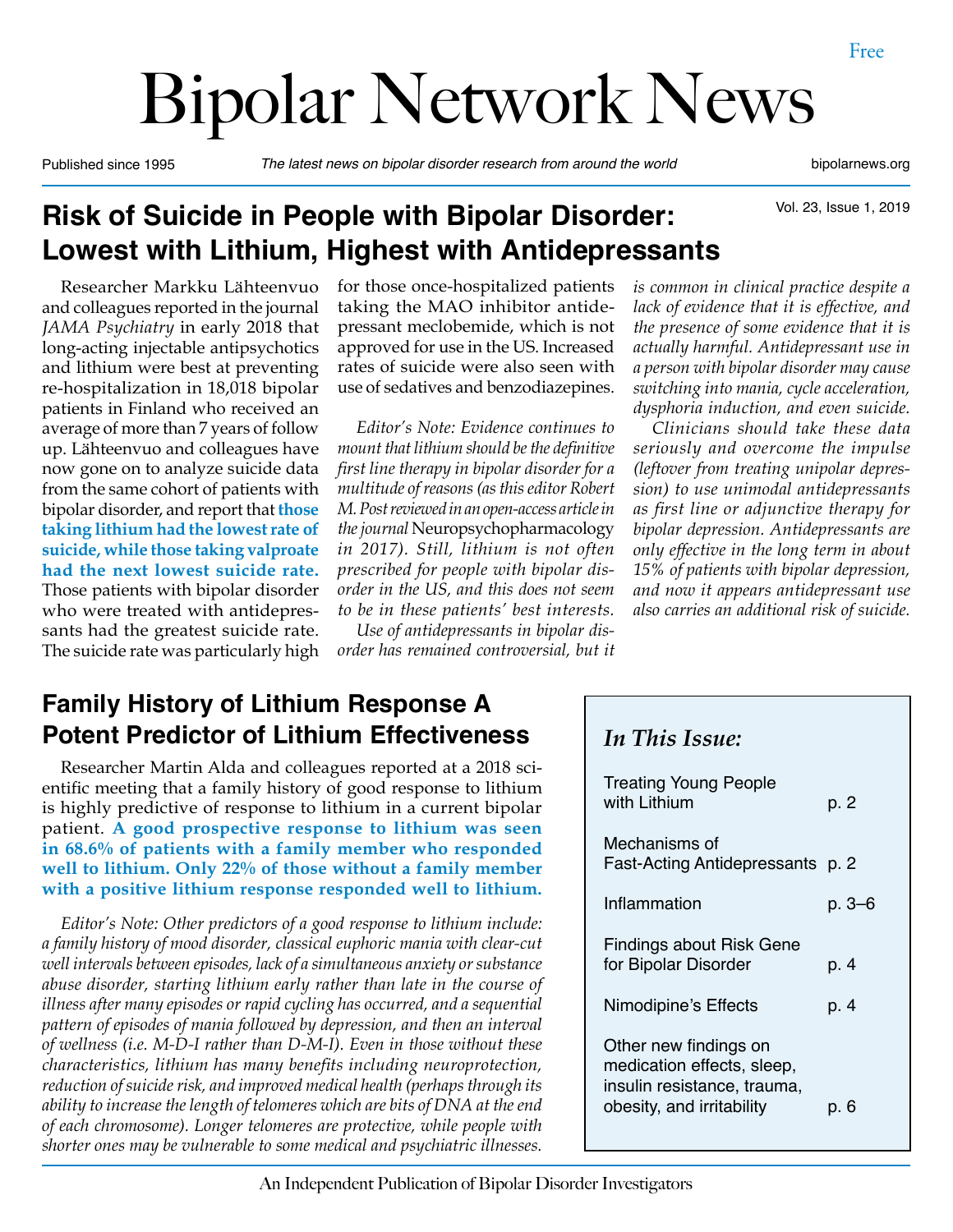## **Lithium Superior to Other Mood Stabilizers in Study of Bipolar Youth**

At a late-2018 scientific meeting, researcher Danella Hafeman and colleagues reported some results of the Course and Outcome of Bipolar Youth (COBY) study. The study includes long-term follow up of 413 youth with bipolar disorder, who ranged in age from 7 to 17 years old. Hafeman and colleagues reported that **taking lithium more than 75% of the time was linked to fewer suicide attempts, fewer depressive symptoms, and fewer psychosocial difficulties than taking another mood stabilizer (such as an atypical an-**

#### Bipolar Network News bipolarnews.org

**Editor-in-Chief**: Robert M. Post, MD **Managing Editor**: Moira McCauley

The *BNN* is published 4–6 times a year by investigators working with patients with bipolar disorder to better understand the long-term course of illness. The newsletter is available free of charge to all who request it.

Although the editors of the *BNN* have made every effort to report accurate information, much of the work detailed here is in abstract or pre-publication form, and therefore cannot be taken as verified data. The *BNN* can thus assume no liability for errors of fact or omission, or lack of balance. Patients should consult with their physicians, and physicians with the published literature, before making any treatment decisions based on information given in this issue or in any issue of the *BNN*.

Dr. Post has consulted on behalf of drug companies including Abbott, Astra Zeneca, Bristol-Myers Squibb, Glaxo-SmithKline, Jansen, and Pfizer.

The opinions expressed in the BNN are solely those of Dr. Post, and do not represent the views of any scientific entity or foundation.

Send any comments or suggestions to: mccauleybcn@gmail.com

**BNN**

5415 W. Cedar Lane Suite 201B Bethesda, MD 20814

To subscribe or unsubscribe, see our website or email us at:

**info@bipolarnews.org**.

Note that we do not accept requests to subscribe friends or family members. Please have them contact us directly.

**tipsychotic, lamotrigine, or valproic acid) more than 75% of the time,** after adjusting for demographic variables.

Despite the limitations of observational studies such as this one, the authors concluded, "Our findings are consistent with studies in adult populations, showing that lithium (compared to other mood stabilizers) is associated with decreased suicidality, less depression, and better psychosocial functioning. Given the paucity of evidence regarding lithium in children and adolescents, these findings have important clinical implications for the pharmacological management of youth with [bipolar disorder]."

*Editor's Note: These observations are consistent with several other studies. Researcher Barbara Geller and colleagues observed in eight years of follow up of children diagnosed with bipolar disorder that those who were treated with lithium spent more time in remission than those who took other medicines. A randomized controlled study by researcher Robert Findling and colleagues documented that maintenance lithium treatment was more effective than placebo at preventing bipolar episodes. Together, these data suggest that lithium should be used more often in the long-term treatment of children with bipolar disorder.*

*Way ahead of his time in about 1993, the renowned child psychiatrist Dennis Cantwell said something like this: "If I had an adolescent child with a first manic episode, I would have him stay on lithium for the rest of his life." He seems to have been prescient, as evidence of the many benefits of lithium over other alternatives in the treatment of both children and adults has been accumulating.*

*An open-access review article this editor (Robert M. Post) published in the journal* Neuropsychopharmacology *in 2017, "The New News about Lithium: An Underutilized Treatment in the United States," argues that lithium's many benefits have been underestimated, while its side effects have been overestimated. It is my view that it would be beneficial if lithium were more often included in the treatment regimen of adults as well as children and adolescents with bipolar disorder.*

*Lithium has an astounding range of effectiveness. It prevents recurrent depressions and suicide (even in those with unipolar depression), increases hippocampal and cortical volume, protects memory, and increases the length of telomeres (the end portions of chromosomes that protect them as they replicate). In multiple animal models of neurological diseases, it has also been found to be neuroprotective and to reduce the size of brain lesions.*

## **Scientific Mechanisms of Rapid-Acting Antidepressants Such As Ketamine**

At a recent symposium, researcher Francis McMahon provided electrophysiological evidence that **several different types of rapidacting antidepressants—low-dose ketamine, scopolamine, and rapastinel (a partial agonist of the neurotransmitter NMDA)—act by decreasing the inhibitory effects of GABAergic interneurons on excitatory neurons called pyramidal cells, thus increasing synaptic firing.**

Researcher Ronald Duman further dissected these effects, showing that ketamine and its active metabolite norketamine reduce the steady firing rate of GABA interneurons by blocking NMDA receptors, while the partial agonist rapastinel acts on the glutamate neurons directly, and both increase the effects of a type of glutamate receptors known as AMPA. These effects were demonstrated using a virus to selectively knock out GluN2B glutamate

*Continued on Page 3*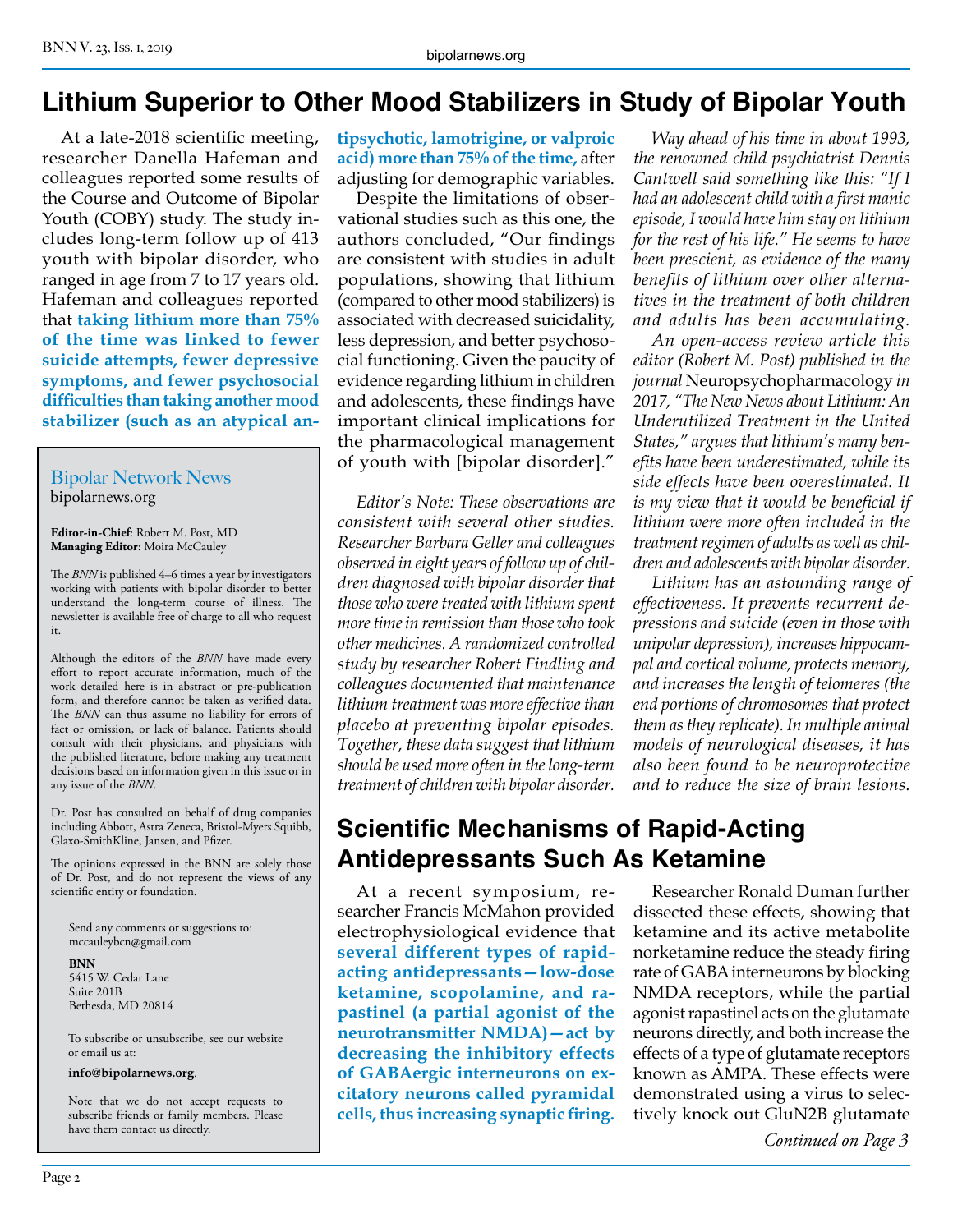#### **Inflammation Associated With Duration of Untreated Unipolar Depression**

Researcher Sophia Attwells and colleagues reported at a 2018 scientific meeting that the longer the time that a patient went without treatment for depression, the more inflammation they exhibited on positron emission tomography (PET) scans. Attwells and colleagues used the PET scans to assess the total distribution volume of TSPO, which is a marker of brain microglial activation, a form of inflammation.

**Strikingly, in participants who had untreated major depressive disorder for 10 years or longer, TSPO distribution volume was 29–33% greater in the prefrontal cortex, anterior cingulate cortex, and insula than in participants who were untreated for 9 years or less.** TSPO distribution volume was 31–39% greater in these three important regions of gray matter in participants with long durations of untreated major depressive disorder than in healthy control participants.

*Editor's Note: In schizophrenia, the duration of untreated interval (DUI) is associated with a poor prognosis, but not with inflammation. Researcher Yvette Sheline has also reported that less time on antidepressants compared to more time treated with them was associated with greater hippocampal volume loss with aging in patients with major depression.*

*Given Attwells and colleagues' remarkable finding about the adverse effects of the DUI in depression, including inflammation and brain volume loss, and other findings that associate more episodes with poorer functioning, cognition, and treatment responsiveness, physicians and patients should think hard about committing to long-term antidepressant treatment to prevent episodes, beginning early in the course of illness.*

*This editor (Robert M. Post) would propose that if a second depressive episode occurs after a first depression that responded well to treatment, this would be an appropriate time to start antidepressant prophylaxis. Most guidelines suggest that prophylaxis be started after a third episode, but these recommendations generally do not account for newer data on the pernicious effects of experiencing repeated depressive episodes. In addition to causing dysfunction and disability, going through four depressive episodes doubles the risk of dementia in old age, and this risk increases further with each successive episode, according to researcher Lars Kessing.*

*Having too many depressions is bad for the brain. In Kessing's studies, two episodes of unipolar or bipolar depression did not increase the risk of dementia compared to the general population, while four depressions did. One could compare the effects of repeated depressions on the* 

*brain to the effects of heart attacks on the heart muscle. A heart might still function well after one or even two heart attacks, but the chances of significant loss of function and the risk of congestive heart failure increase as a function of the number of heart attacks. After even one heart attack, most patients change their lifestyle and/or go on prophylactic medications to reduce risk factors such as elevated blood pressure, cholesterol, triglycerides, weight, blood sugar, and smoking. The benefits of reducing heart attacks are a no brainer. Trying to prevent recurrent depression with pharmacotherapy and adjunctive psychotherapy after a second depressive episode should be a no brainer too.*

*In addition, if antidepressants are not effective enough in preventing depressions, lithium is an option, even in unipolar depression, for preventing both episodes and suicide. The evidence of efficacy in both instances is very strong according to an article by Mohammed T. Abou-Saleh in the* International Journal of Bipolar Disorders *in 2017. The renowned psychiatrist Jules Angst's recommendation as to when to start lithium treatment was that if a patient had had one episode or more in the previous five years in addition to the present episode, then they were likely to have two further episodes in the following five years, and lithium prophylaxis would be recommended.*

### **Scientific Mechanisms of Rapid-Acting Antidepressants (cont.)**

#### *Continued from Page 2*

receptor subunits in either GABA interneurons or glutamate neurons.

Increasing AMPA activity increases synapse number and function and also increases network connectivity, which can reverse the effects of stress. Duman and colleagues further showed that when light is used to modulate pyramidal cells (a process called optogenetic stimulation) in the medial prefrontal cortex, different effects could be produced. Stimulating

medial prefrontal cortex cells that contained dopamine D1 receptors, but not D2 receptors, produced rapid and sustained antidepressant effects. Conversely, inhibiting these neurons blocked the antidepressant effects of ketamine. Stimulating the terminals of these D1-containing neurons in the basolateral nucleus of the amygdala was sufficient to reproduce the antidepressant effects. These data suggest that stimulation of glutamate D1 pyramidal neurons from the medial prefrontal

cortex to the basolateral nucleus of the amygdala is both necessary and sufficient to produce the antidepressant effects seen with ketamine treatment.

Researcher Hailan Hu reported that NMDA glutamate receptors drive the burst firing of lateral habenula (LHb) neurons, which make up the depressogenic or "anti-reward center" of the brain and appear to mediate anhedonic behavior (loss of interest or enjoyment) in animal models of

*Continued on Page 5*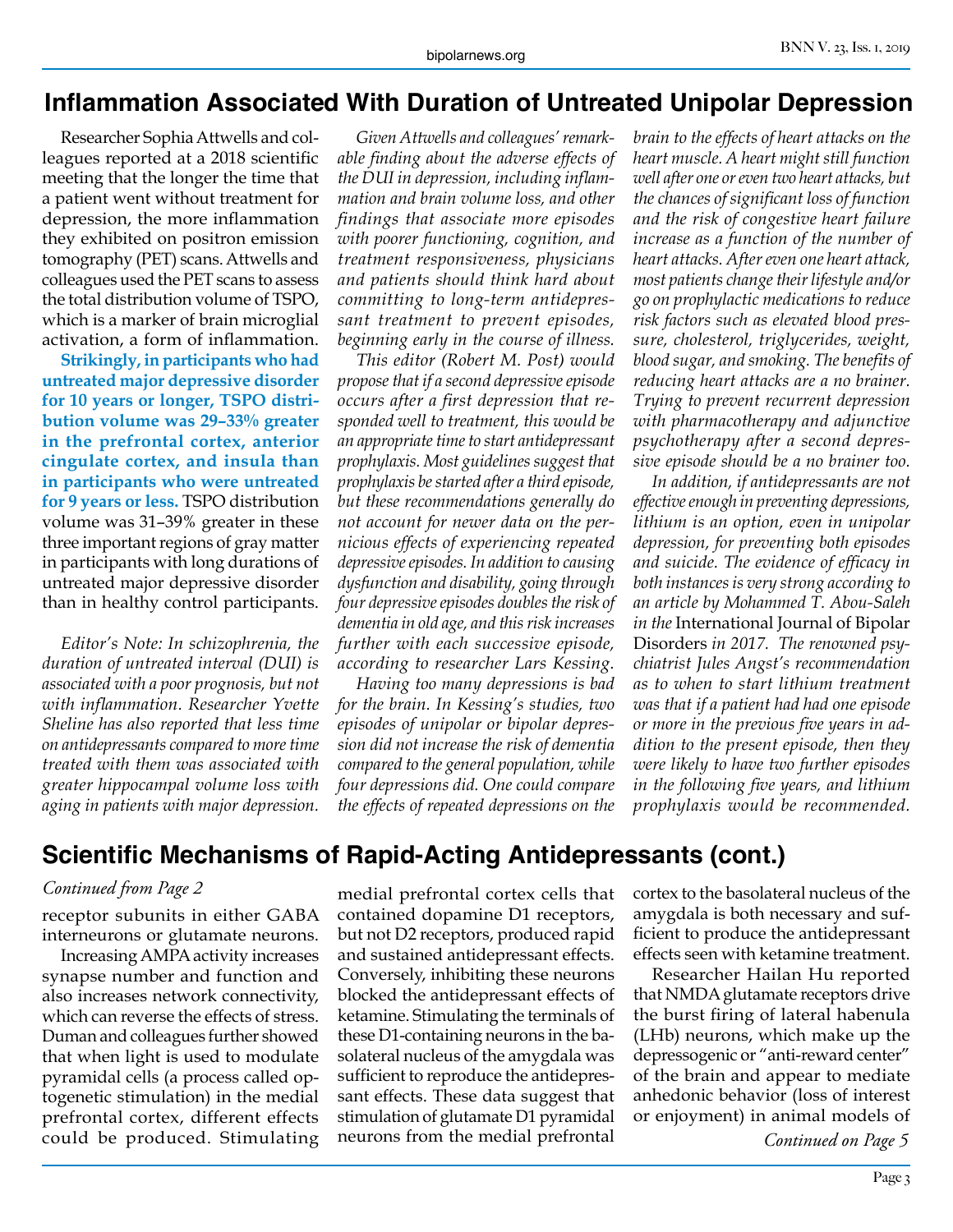# **In Study of Mice, Risk Gene for Bipolar Disorder Is Linked to Depressed Behaviors and Abnormal Firing of GABA Neurons**

At a 2018 scientific meeting and in a 2017 article in the journal *PNAS*, researcher Shanshan Zhu and colleagues reported that **mice genetically engineered to lack the protein Ankyrin-G in certain neurons showed increases in depression- and mania-like behavior after being exposed to defeat stress (by repeatedly being placed in physical proximity to a larger, more aggressive mouse), which is often used to model human depression.**

The researchers targeted the gene ANK3, which is responsible for the production of Ankyrin-G, and has been linked to bipolar disorder in genome-wide association studies. By manipulating the gene, they could eliminate Ankyrin-G in pyramidal neurons in the forebrain, a region relevant to many psychiatric disorders. Pyramidal neurons perform key brain functions, sending nerve pulses that lead to movement and cognition.

The missing Ankyrin-G affected sodium channels (which allow for the flow of sodium ions in and out of cells) and potassium channels. The neurochemical GABA (which typically inhibits nerve impulses) was also dysregulated, resulting in the kind of disinhibition seen in psychosis. Mice showed dramatic behavioral changes ranging from hyperactivity to depression-like behavior (e.g. giving up in a forced swimming test). The hyperactivity decreased when the mice were given treatments for human mania, lithium or valproic acid.

While mutations in the ANK3 gene may disturb sodium channels, another gene linked to depression and bipolar disorder, CACNA1C, affects calcium channels.

In a related study by researcher Rene Caballero-Florán and colleagues that was also presented at the meeting, mice were genetically engineered in such a way that interactions between Ankyrin-G and GABA Type A Receptor-Associated Protein (GABARAP) were disrupted, leading to deficits in inhibitory signaling. These deficits were partially corrected when the mice were treated with lithium.

The study by Caballero-Florán and colleagues used mice with a mutation known as W1989R in the ANK3 gene. Through a program that examines the genes of people with bipolar disorder, the researchers also identified a family with this genetic mutation, including a patient with type I bipolar disorder with recurrent mania and depression who has responded well to lithium treatment.

# **In Healthy Subjects, Calcium Channel Blocker Nimodipine Decreased Frontal and Parietal Cortical Activity During A Working Memory Task**

At a recent scientific meeting, researcher Kristin Bigos and colleagues described the effects of nimodipine, a treatment for brain hemorrhage, on the brain during working memory tasks. Nimodipine is a dihydropyridine L-type calcium channel blocker. These prevent calcium from entering neurons and cells in the heart and blood vessel walls and are often used to treat high blood pressure.

Nimodipine acts on the CACNA1C calcium influx gene. Certain genetic variations in this gene (particularly the rs1006737 A allele) have been linked to vulnerability to bipolar disorder, schizophrenia, depression, and autism. Carriers of the risk allele also have higher CACNA1C mRNA expression in the dorsolateral prefrontal cortex and exhibit more activity in the frontal and parietal regions of the brain during working memory tasks, suggesting inefficient brain processing in these regions. Bigos and colleagues found that **60mg/day of nimodipine decreased frontal and parietal cortical activity by 39.1% and 42.8%, respectively, during a working memory task, suggesting that nimodipine improved the efficiency of memory processing.** Nimodipine's positive effects were greater in those participants who had the CACNA1C risk allele.

*Editor's Note: Using a placebo-controlled off-on-off-on study design (meaning patients took placebo for a period, then nimodipine, then placebo again and nimodipine again), this editor (Robert M. Post), Peggy J. Pazzaglia and colleagues*  *found that nimodipine had positive effects in both mania and depression in patients with bipolar disorder (described in the 2008 book* Treatment of Bipolar Disorder: A Casebook for Clinicians and Patients *by Robert M. Post and Gabriele S. Leverich). In a large randomized study of patients with bipolar disorder presented by Haroon R. Chaudhry at the 2010 meeting of the Society of Biological Psychiatry, lithium was associated with about a 50% response rate while the combination of lithium and nimodipine was associated with a 73% response rate.*

*It remains to be seen whether people with bipolar disorder who have the CACNA1C risk gene would respond better to nimodipine than those without the risk gene, and whether it would improve working memory more in the subgroup with the risk gene.*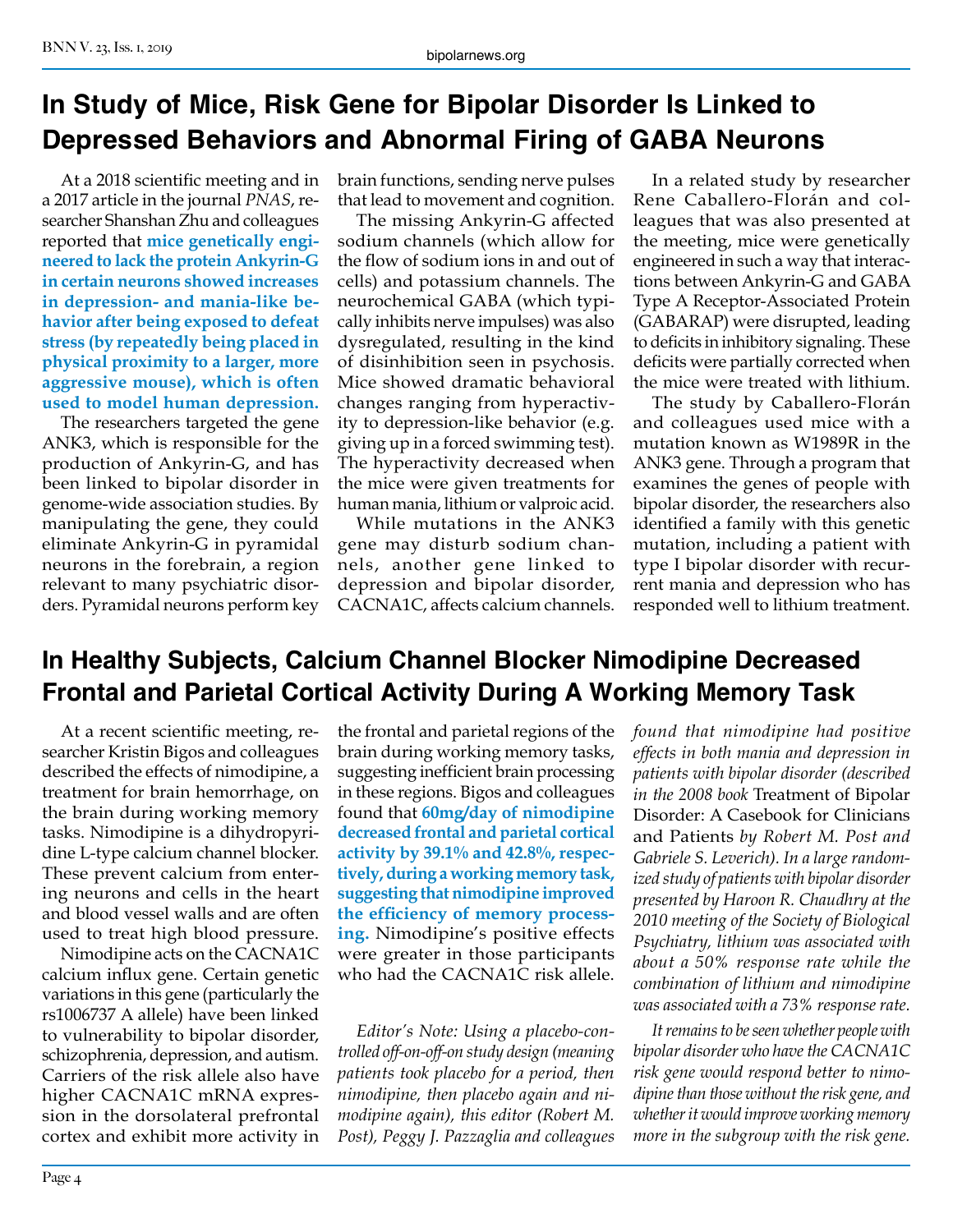# **Assessing Baseline Levels of Inflammatory Marker CRP Could Help Predict Clinical Response to Different Treatments**

C-reactive protein, or CRP, is a marker or inflammation that has been linked to depression and other illnesses. **People with high levels of CRP respond differently to medications than people with lower CRP, so assessing CRP levels may help determine which medications are best to treat a given patient.**

High baseline levels of CRP (3–5pg/ml) predict a poor response to selective serotonin reuptake inhibitor antidepressants (SSRIs) and to psychotherapy, and are associated with increased risk of recurrent depression, heart attack, and stroke.

However, high baseline CRP predicts a better response to the antidepressants nortriptyline and bupropion. High CRP is also associated with better antidepressant response to infliximab (a monoclonal antibody that inhibits the inflammatory cytokine TNF alpha), while low levels of CRP predict worsening depression upon taking infliximab.

High baseline CRP also predicts good antidepressant response to intravenous ketamine (which works rapidly to improve treatment-resistant depression), minocycline (an antiinflammatory antibiotic that decreases microglial activation), L-methylfolate (a supplement that can treat folate deficiency), N-acetylcysteine (an antioxidant that can improve depression, pathological habits, and addictions), and omega-3 fatty acids (except in people with low levels of DHA).

High baseline CRP also predicts a good response to the antipsychotic drug lurasidone (marketed under the trade name Latuda) in bipolar depression. In people with high baseline CRP, lurasidone's positive results have a huge effect size of 0.85, while in people with low CRP (<3pg/ml) the improvement on lurasidone has a smaller effect size (0.35).

In personal communications with this editor (Robert M. Post) in 2018, experts in the field (Charles L. Raison and Vladimir Maletic) agreed that assessing baseline CRP levels in a given patient could help determine optimal strategies to treat their depression and predict the patient's responsiveness to different treatment approaches.

At a 2018 scientific meeting, researchers Cynthia Shannon, Thomas Weickert, and colleagues reported that high baseline levels of CRP were associated with symptom improvement in patients with schizophrenia when they were treated with the drug canakinumab (marketed under the trade name Ilaris). Canakinumab is a human monoclonal antibody that targets the inflammatory cytokine interleukin-1 beta (Il-1b). Il-1b is elevated in a subgroup of patients with depression, bipolar disorder, or schizophrenia, and CRP levels are an indication of the associated inflammation.

### **Rapid-Acting Antidepressants**

#### *Continued from Page 3*

depression. Ketamine blocks the burst firing of the LHb neurons, which disinhibits monoamine reward centers, enabling ketamine's rapid-onset antidepressant effects. This may occur because inhibitory metabotropic glutamate receptors (mGluR-2) are activated, decreasing the release of glutamate.

MGluR-2 may also help explain the antidepressant effects of acetyl-L-carnitine supplements. Acetyl-L-carnitine is an amino acid that is low in the blood of depressed patients (see research by Carla Nasca described on page 6 of this issue). The supplement acetyl-L-carnitine activates the DNA promoter for mGluR-2, increasing its production and thus decreasing excess glutamate release. The acetyl group of the acetyl-L-carnitine binds to the DNA promoter for mGlur-2 and increases the levels of this receptor.

# **It's now faster and easier to join the Child Network!**

The consent form for the Child Network has been simplified. If you previously tried to sign up and gave up in frustration, please try again. The new consent form is much easier to complete.

The Child Network is a study designed to evaluate how children with mood disorders are being treated for their illness. Parents who enroll in the study complete an online checklist of their child's symptoms once a week using a secure web-based system. Parents of children aged 2–12 who have mood or behavioral problems should consider joining.

See page 11 for more information.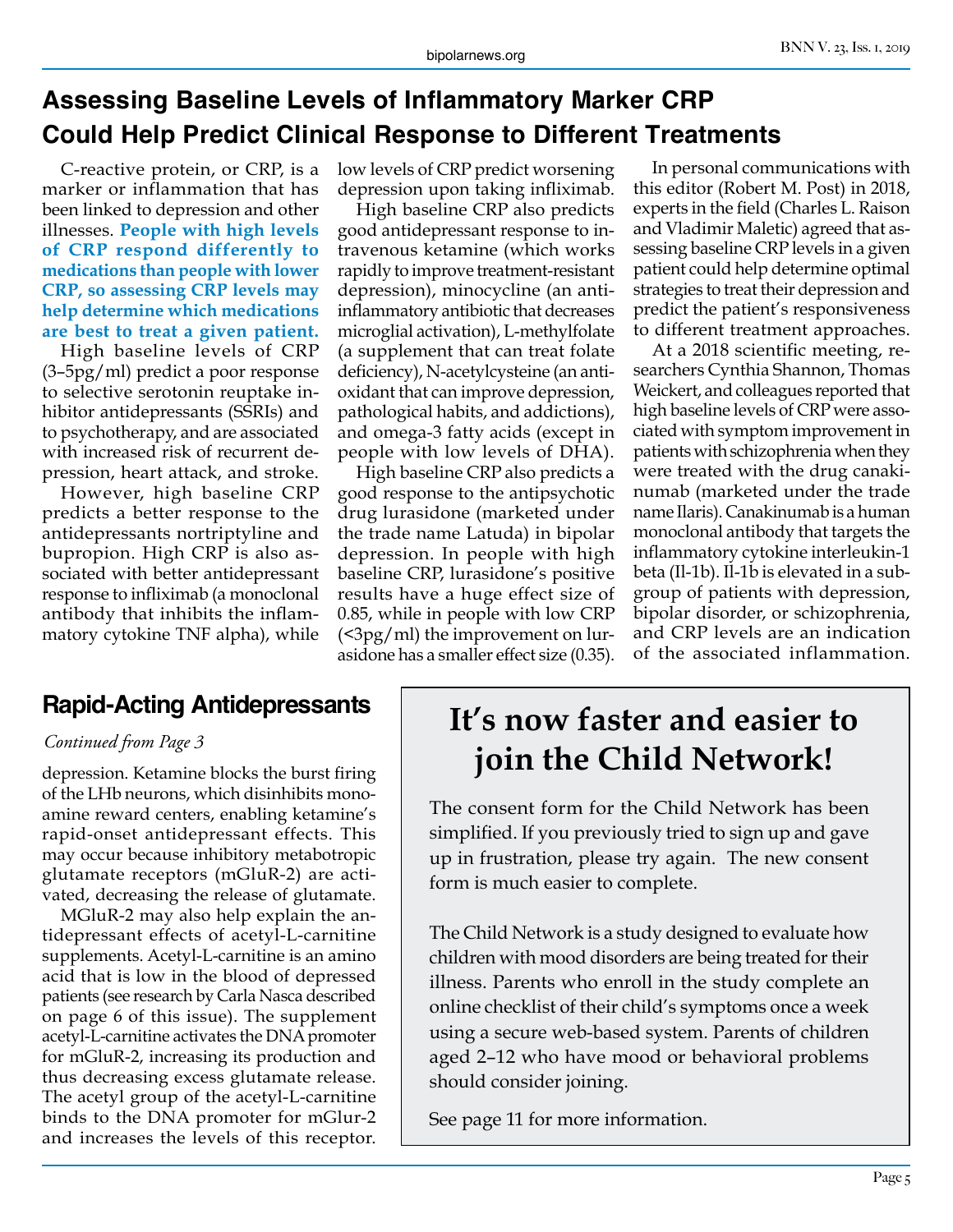## **Ketamine May Enhance the Effects of Cognitive Training Therapy**

Rebecca B. Price, a professor of Psychiatry and Psychology at the University of Pittsburgh, and colleagues reported at a recent scientific meeting that **the combination of intravenous ketamine treatment and four days of cognitive training to enhance positive self-representations improved depression better than either intervention alone** (IV ketamine plus a sham training or a non-medicated saline drip plus 4 days of cognitive work).

Price and colleagues suggested that priming brain plasticity with ketamine could enhance cognitive training focused on increasing positive selfrepresentations. Psychologists have theorized that self-representations (or assessments of one's strengths and other qualities) can be a resource that helps people cope with life stress.

# **Associated with Insulin Resistance in Traumatized Children**

Researcher Carla Nasca and colleagues from the Rockefeller University reported at a late-2018 scientific meeting that **depressed patients with a history of childhood adversity had low levels of the amino acid acetyl-L-carnitine and also exhibited insulin resistance.** This is noteworthy because in a series of small studies, acetyl-L-carnitine supplements have had antidepressant effects. In laboratory animals, acetyl-L-carnitine also sensitizes insulin receptors. This suggests the possibility that the supplements could provide a two-for-one benefit in depressed patients with a history of adversity in childhood.

# **Inflammation Linked to Poor Sleep Quality and Worse Executive Functioning**

At a recent scientific meeting, researcher Ellen E. Lee and colleagues reported that **compared to healthy volunteers, people with bipolar disorder or schizophrenia had elevated levels of inflammatory markers, which were associated with poor sleep.** 

Low Acetyl-L-Carnitine consequences for cognitive functioning. sirukumab would be warranted. According to self-reports, people in the schizophrenia and bipolar disorder group had worse sleep quality than the control group. Those with schizophrenia or bipolar disorder also had significantly higher levels of the inflammatory markers CRP, IL-6, and TNF alpha compared to the healthy volunteers. Among people with bipolar disorder, executive functioning and sleep quality had a strong inverse association to levels of IL-6, such that lower sleep quality and worse executive functioning were associated with higher levels of IL-6. These findings suggest that sleep disturbance and inflammation may have negative consequences for cognitive functioning.

## **White Matter Abnormalities Linked to Irritability in Both Bipolar Disorder and DMDD**

At a 2018 scientific meeting, researcher Julia Linke of the National Institute of Mental Health reported that **there were white matter tract abnormalities in young people who had irritability associated with either bipolar disorder or disruptive mood dysregulation disorder (DMDD).** Thus, while these two disorders differ in terms of diagnosis, presentation, and family history, they seem to have this neurobiological abnormality in common.

### **Il-6 Inhibitor Sirukumab May Improve Anhedonia, But Not General Depression**

At a 2018 scientific meeting, researcher Giacomo Salvadore and colleagues reported that the drug sirukumab, a monoclonal antibody that targets the inflammatory marker Il-6 and that was originally developed to treat rheumatoid arthritis, did not have a statistically significant effect on overall depression compared to placebo. However, by the twelfth week of treatment, sirukumab did have a significant effect on anhedonia (loss of interest or pleasure in activities that one previously enjoyed).

**The degree of improvement in anhedonia was significantly correlated with patients' baseline levels of the inflammatory marker CRP.**  Since the inflammatory marker that sirukumab targets, Il-6, is one of those most often elevated in depression, it appears that more study of

# **White Matter Abnormalities in Obesity**

Researcher Ramiro Reckziegel and colleagues reported at a recent scientific meeting that white matter is abnormal in obese adults with bipolar disorder. In a 2018 article in the journal *Schizophrenia Bulletin*, Reckziegel reported that **body mass index (BMI) was associated with reduced fractional anisotropy, a measure of brain fiber integrity, in the cingulate gyrus in patients with bipolar disorder.** This finding implies that obesity may play a role in white matter microstructure damage in the limbic system.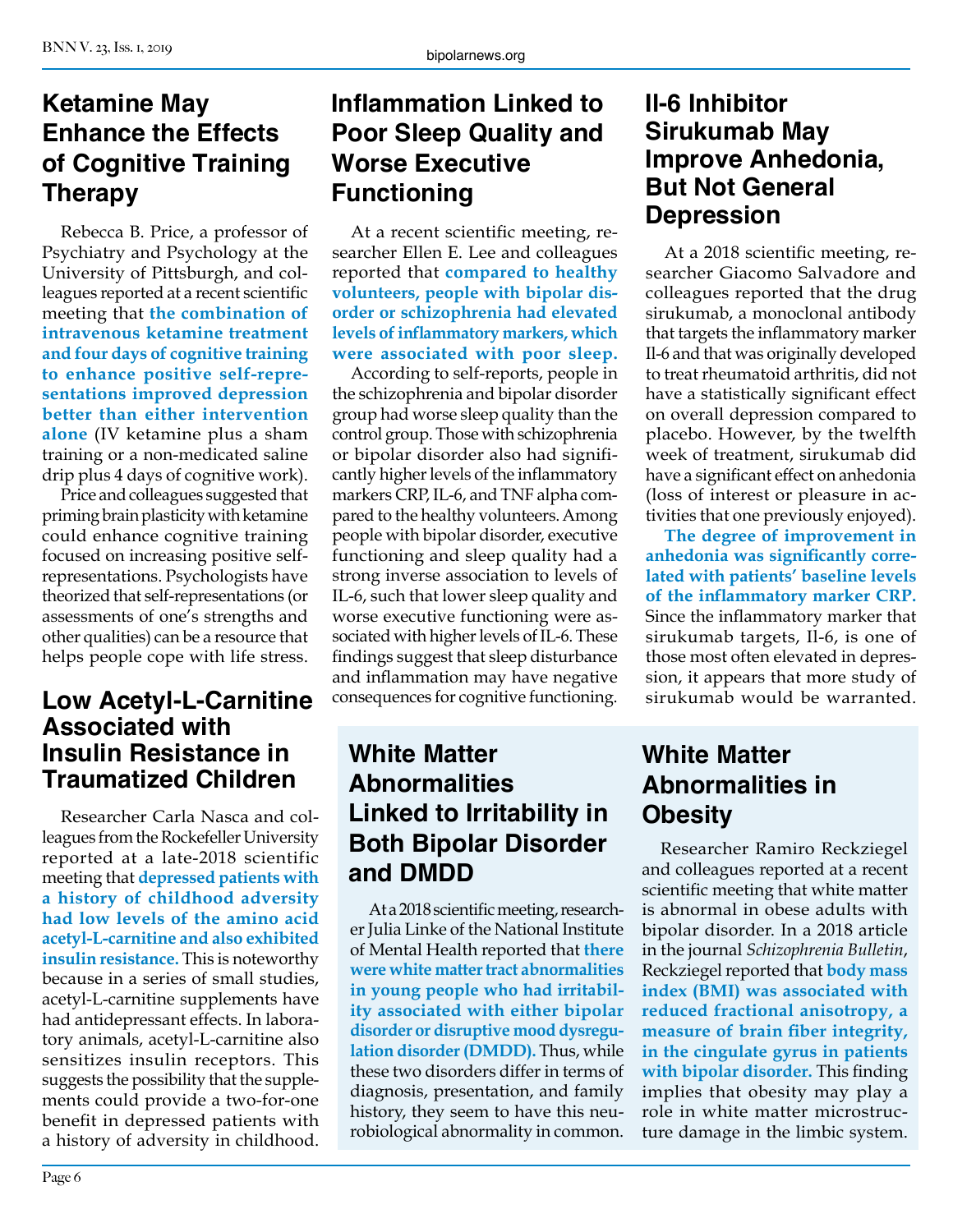#### **Is Your Child at Risk for a Mood Disorder? Join the Child Network!**

74% of children who have a parent with bipolar disorder (Axelson et al. 2015) and 80% of those who have a parent with unipolar depression (Weissman et al. 2006) will develop a major psychiatric illness upon long-term follow up. These illnesses, including depression, anxiety, oppositional behavior, substance abuse, often go unrecognized for long periods of time.

#### **Joining the Child Network could help families and doctors identify these illnesses earlier.**

**The Child Network is specifically for parents of children ages 2 to 12 who are at high risk for a mood disorder or have symptoms of a mood disorder. Parents assess their child weekly using a secure website.** There is also a short demographic questionnaire and a more detailed symptom checklist to be filled out once a year. The network will collect information about which treatments children are already taking, how effective they are, and for which children.

We believe that this network will be helpful to its participants. Parents will be able to print out the ongoing weekly ratings in a graphic form so that the child's symptoms and responses to any treatments they receive over time can easily be visualized (as illustrated below).



**0 - Severity None:** None

**1 - Severity Mild/Infrequent**: Minimal impact on usual roles

**2 - Moderate Symptoms/Often:** Definitely some dysfunction in usual roles **3 - Severe Symptoms/Much of the Time:** Major dysfunctions in usual roles

We hope that this brief description of the Child Network study helps to orient you to its purpose. Please urge parents to use this new tool. Visit **bipolarnews.org** and click on the tab for the Child Network or go directly to http://bipolarnews.org/?page\_id=2630 to learn more about the Child Network and to access the informed consent documents.

Thank you for your time and interest in the Child Network.

Robert M. Post, MD and Michael Rowe, PhD Bipolar Collaborative Network, and Robert L. Findling, MD, MBA, Principal Investigator This research study is IRB approved by the Johns Hopkins University School of Medicine Research Study, Principal Investigator: Robert L. Findling, MD, MBA , IRB Study #00026940